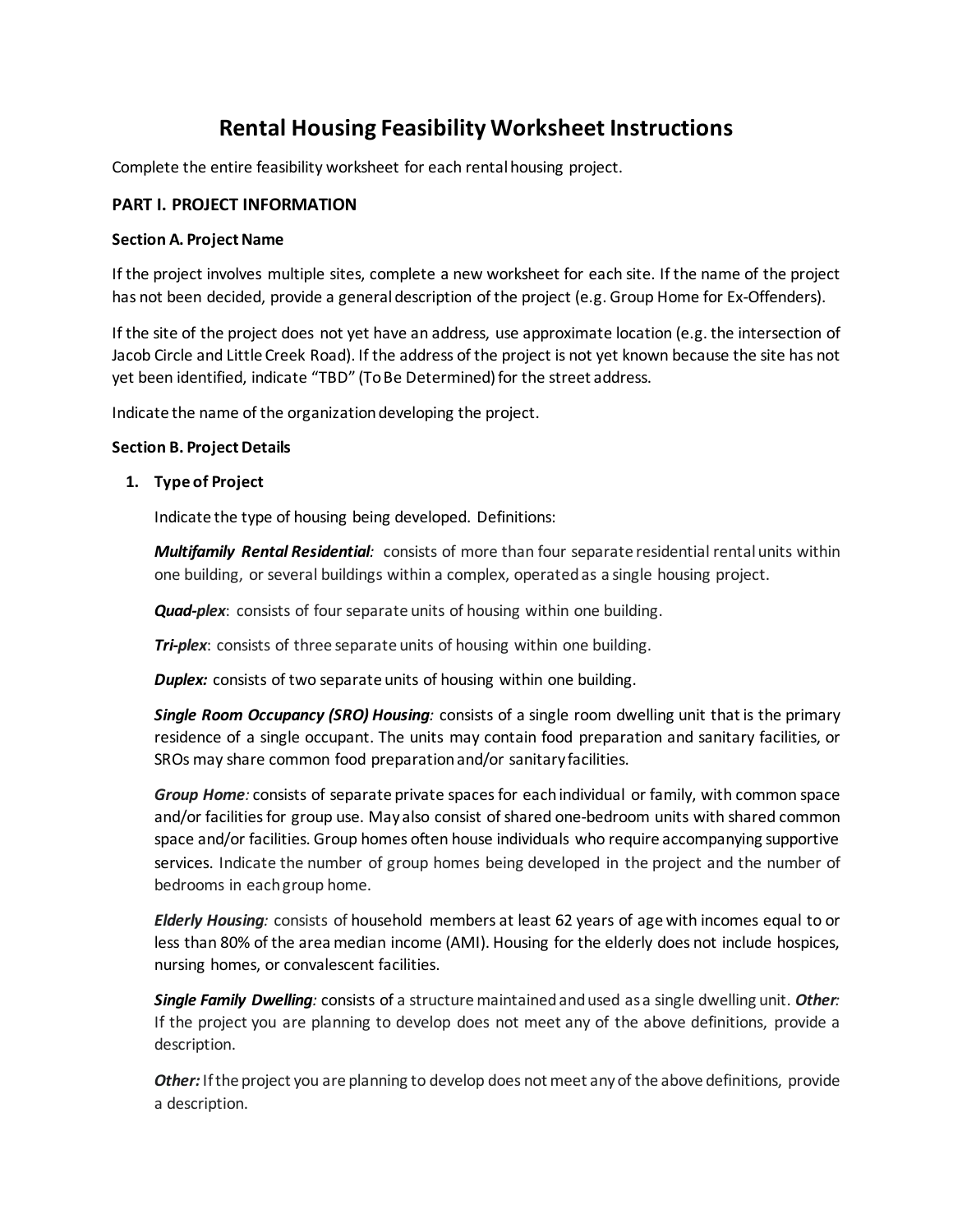## **2. Type of Activity**

Indicate whether the project will involve New Construction, Acquisition, Acquisition and Rehabilitation, or Rehabilitation only.

## **3. Number of THTF-assisted units**.

Indicate the number of THTF-assisted housing units that will be developed.

If the THTF grant will fund a portion of a larger project, indicate only the number of units that will be developed using the THTF grant.

Group homes: A THTF-assisted group home is treated as a single THTF-assisted housing unit.

**4.** Indicate whether both low-income THTF-assisted and non-THTF assisted units will be developed with comparable amenities and construction quality standards.

#### **Section C. Site Information**

- **1.** Indicate whether the applicant currently has site control over the land where the housing will be developed and the form of site control.
- **2.** Indicate whether the site of the project has been zoned for the type of housing you are planning to develop. If not, indicate whether the property is in the re-zoning process and the date the issue will be resolved.
- **3.** Indicate whether utilities are currently available at the site where the development is planned and indicate which utilities are not available and would need to be brought to the site.
- **4.** Indicate whether the property is currently occupied, and provide a short description of the plan for tenant relocation.

## **Section D. Source of Funds for Development and/or Acquisition Excluding THTF Funds**

For each funding source listed, indicate the amount of funds coming from each source.

- **1.** *Mortgage Proceeds*: Loan funds committed to the project.
- **2.** *LIHTC Syndication Proceeds*: Proceeds from Low Income Housing Tax Credit deals.
- **3.** *Owner's Equity Cash Contributions*: Cash contributed by the applicant.
- **4.** *Federal Funds*: Funds from federal grant programs.
- **5.** *State Funds*: Funds from other state grant programs.
- **6.** *Local Government Funds*: Funds committed by local governments.
- **7.** *Total Funds*: Add lines 1-6.

Attach Commitment Letters from each source of funding that has been secured at the time of submission of this application.

#### **Note:***Do not include THTF funding in Section D***.**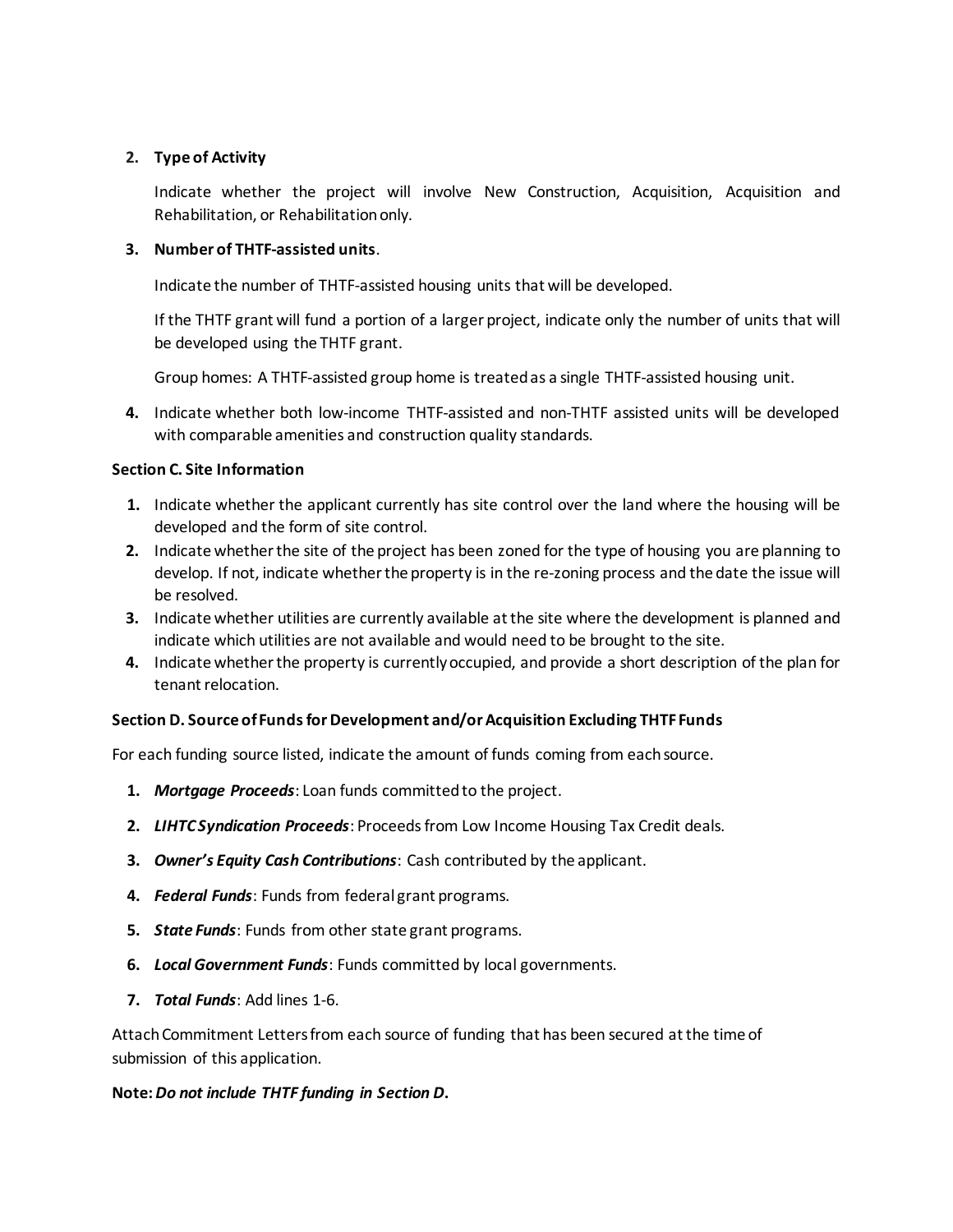#### **PART II. PROJECT FEASIBILITY WORKSHEET**

#### **Section A. Project Costs**

For lines 1-9, indicate the total amount of funds needed in the Total Costs column on the right. Indicate the amount of THTF funds that will be used for each cost in the center column.

On line 10, calculate the total development costs in each column.

If the sum total of costs listed on lines 5, 6, 7, and 8 is greater than 12% of Total Development Costs, attach a written justification.

#### **Section B. Monthly Utility Allowance Calculations**

The cost of utilities paid by tenants must be subtracted from the published HOME rents to determine the maximum allowable rents.

Utility Allowance amounts used by the TN HTF Competitive Grants Program may be found on THDA's website: [https://thda.org/research-reports/utility-allowances.](https://thda.org/research-reports/utility-allowances)

Enter the monthly utility allowance amount for each applicable utility in the column corresponding to the size of the units being developed. If utilities will not be paid by tenants, indicate "N/A" in this section.

For SROs, indicate the utility allowance amounts in the 0 BEDRM column.

Add the utility allowances Totals for each column in the last row of the table.

Indicate the source of the utility amounts used in the table (THDA, Public Housing Agency or Other).

#### **Section C. Rent Subsidies**

If no rent subsidies are going to be utilized for the project, skip to Section D.

If rent subsidies will be utilized for the project, specify the type of subsidies. Examples of a few different subsidy types include Section 8 Housing Choice Vouchers or Project Based Rental Assistance, Veterans Affairs Supportive Housing.

Indicate whether the contracts are already in place, are being negotiated, or will be applied for.

For projects without subsidy contracts in place, describe the alternative plan for the feasibility of the project in the event that subsidies cannot be secured. If space provided is not sufficient, attach additional pages.

Indicate the number of units that will receive a subsidy.

Indicate whether the payment standard being used is the Actual Subsidy Payment Standard-such as when contracts are in place and the subsidy payment standard has been established- or the Estimated Subsidy Payment Standard. The subsidy may be estimated based on other information, such as subsidy payments at another property owned by the applicant.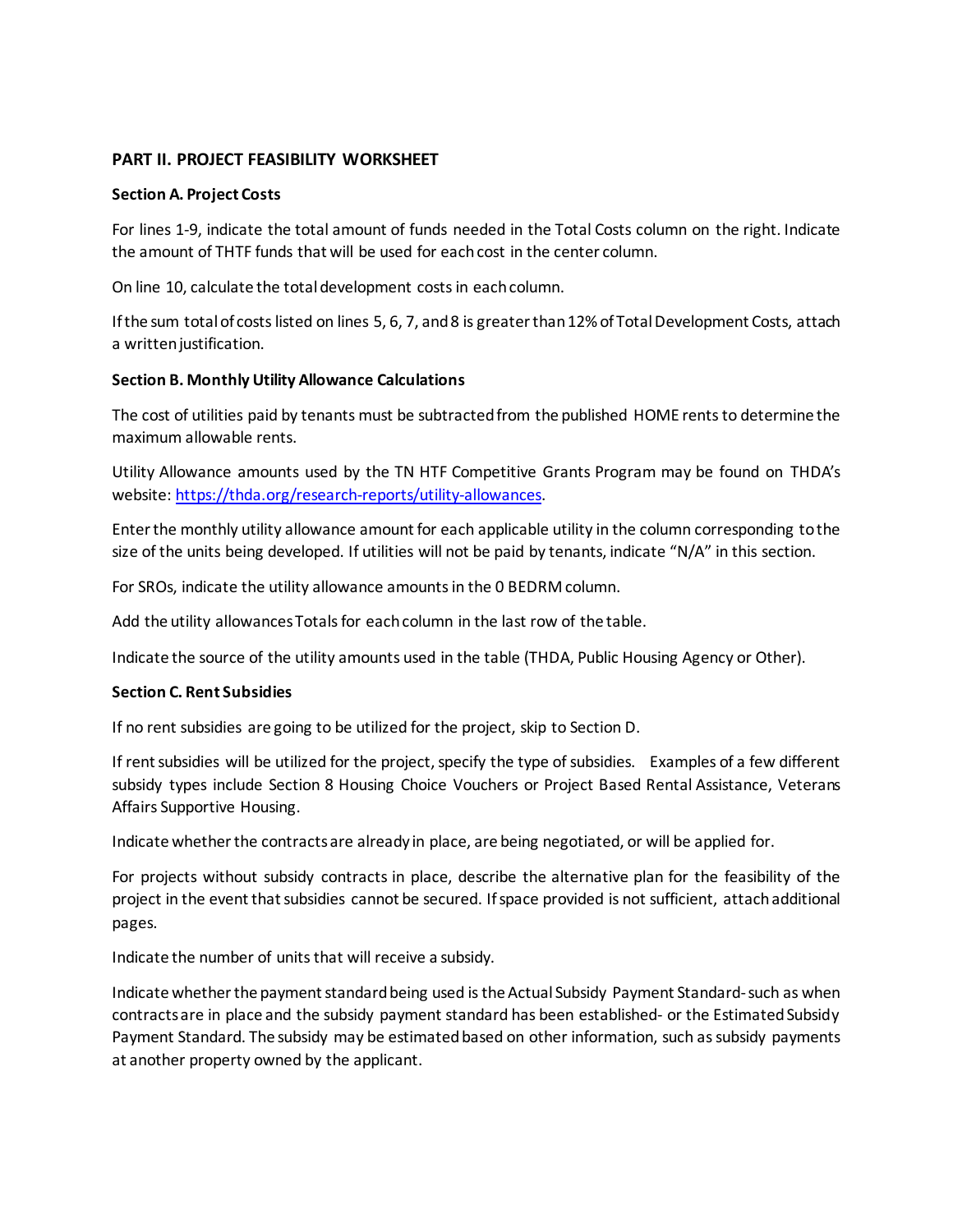**Table 1.** Complete Table 1 if the actual subsidy payment standard is known. In the first row, enter the full payment standardfor the applicable unit size(s). Deduct the Utility Allowance from Section B from the payment standard to get the Net Payment Standard. Enter the Net Payment Standard in the second row. Then, move on to Section D.

**Table 2.** Complete Table 2 if the subsidy payment standard is an estimate. Enter the full estimated subsidy payment standard for the applicable unit size(s) in the first row. Deduct the Utility Allowance from Section B from the estimated payment standard to get the Net Payment Standard. Enter the Net Payment Standard in the second row. Below the table, indicate the basis for the estimated subsidy payment. If more space is needed, attach additional sheets.

#### **Section D. Property Income Calculations**

**1. Rent Subsidies:** Complete Line 1 if all or a portion of the units will receive subsidies. Enter the subsidy amount for the applicable unit size.

**2. - 3. Set Asides:** Complete Lines 2 and 3 if all or a portion of the units will be set aside for low (50 % AMI) or very low income (30 % AMI) households. Indicate the unit rent for the applicable unit size.

**4. All other units:** For units not receiving subsidies and not set aside for low or very low income households, indicate the rent for the applicable unit size.

**Note**: Rent amounts to be paid by the tenants cannot exceed the High HOME rent limit for the applicable unit size. HOME rent limits can be found on the THD[A website.](https://s3.amazonaws.com/thda.org/2020-HOME-Rent-Limits.pdf) For SRO units with both food preparation and sanitary facilities, rents cannot exceed the HUD-published High HOME rent limit for a 0-bedroom unit. For SROs that include neither food preparation nor sanitary facilities, or only food preparation or sanitary facilities, rent may not exceed 75% of the HUD-published FMR limit for a 0-bedroom unit.

Group home rents are based on the HUD published Fair Market Rent (FMR) for the total number of bedrooms in the home and should reflect the renttotal for the unit, not per-person amounts.

The published High HOME and Fair Market Rents include utilities. The cost of utilities paid by tenants must be subtracted from the published rent to determine the maximum allowable rent.

- **5.** Calculate the total monthly rent amount from all units, by adding lines 1-4.
- **6.** Indicate a percentage to account for vacancy loss. If the vacancy loss percentage exceeds 10%, attach a written justification. Indicate the vacancy loss amount on line 6.
- **7.** If there is additional income anticipated for the project, indicate the source of the income and the amount on line 7.
- **8.** Calculate the net monthly income. Subtract the line 6 total (vacancy loss) from total monthly rent amount on line 5. Add the result to the total from line 7.
- **9.** Multiply the monthly amount by 12 to calculate the total annual project income. This is the maximum amount of income the project is expected to produce.

#### **Section E. Project Operating Expenses**

**1.- 9.** Enter the cost for each type of expense.

**10.** Indicate the amount of any other project expenses.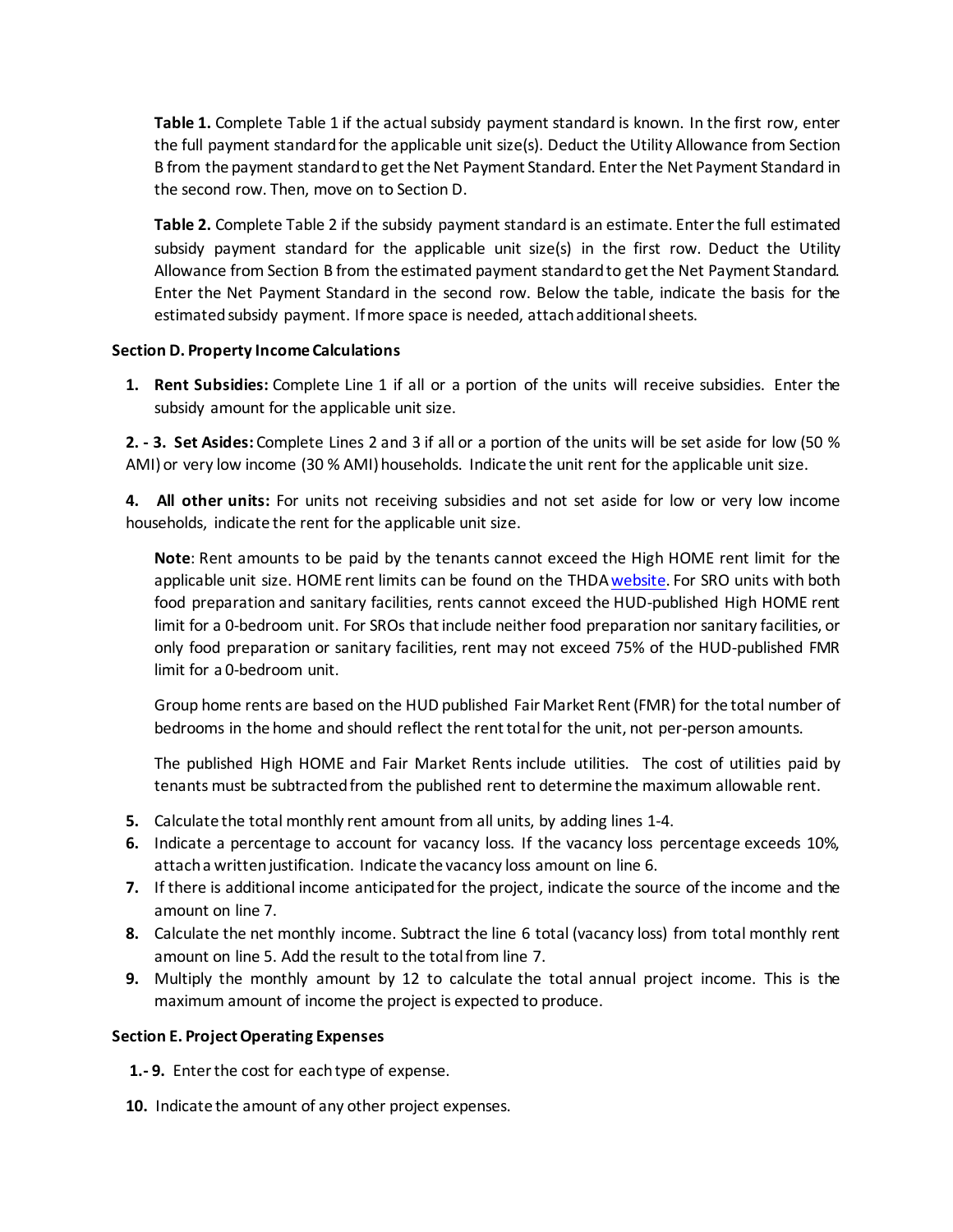**Note:**Do not include the cost of supportive services or board provided to residents.

11. Calculate the total operating expenses.

**12.** Divide the total from Line 11 by the total from Section D, Line 9. This is the percentage of the project income that will go to expenses. If this percentage is over 50%, attach a written justification.

#### **Section F. Annual Replacement Reserve for Units**

Calculate the cost of replacement reserves for the year using the actual replacement costs amortized over the expected life of the equipment.

#### **Section G. Total Available for Debt Service**

Calculate the total amount available for debt service by subtracting the total expenses (Line 11 from Section E), and the Annual Replacement Reserves (Section F), from the total project income on Line 9 of Section D.

*Example: The total project income reported for the Merrywood Oaks project is \$1,240,654. The annual operating expenses of the project will be \$738,734. The annual replacement reserves amount reported in Section F is \$66,400. The total funds available for the project to service debt is \$435,520.*

## *\$1,240,654 - \$738,734 - \$66,400 \$435,520*

#### **Section H. Debt Project Will Support**

**Note:** Complete this section with your lender.

- **1.** Indicate the total amount available for debt service from line 4 of Section G.
- **2.** Indicate the Debt Service Ratio required from the lender for the project. If the percentage is more than 125%, please attach a written justification from the lender.
- **3.** Next, divide the total amount available to support debt, from Line 1, by the percentage indicated in Line 2.

*Example: The total available for debt service is \$435,520. The debt service ratio reported on line 2 is 124%. The actual amount available for debt service is \$351,225.80. \$435,520 / 1.24 = 351,225.80*

- **4.** Indicate the specific terms of the debt for the project, including:
	- **a.** the interest rate for the loan, and
	- **b.** the amortization term.

**Note:** Attach a written justification from the lender if the interest rate is more than 10%, or if the amortization term is less than 15 years.

**5.** Calculate the total debt that the project will support.

Divide the actual amount available to service debt (line 3) by 12 to determine the monthly payment. Using a financial or [loan calculator,](https://www.calculatestuff.com/financial/loan-affordability-calculator) enter the monthly payment amount, the interest rate and the amortization term to determine the total amount of debt the project will support.